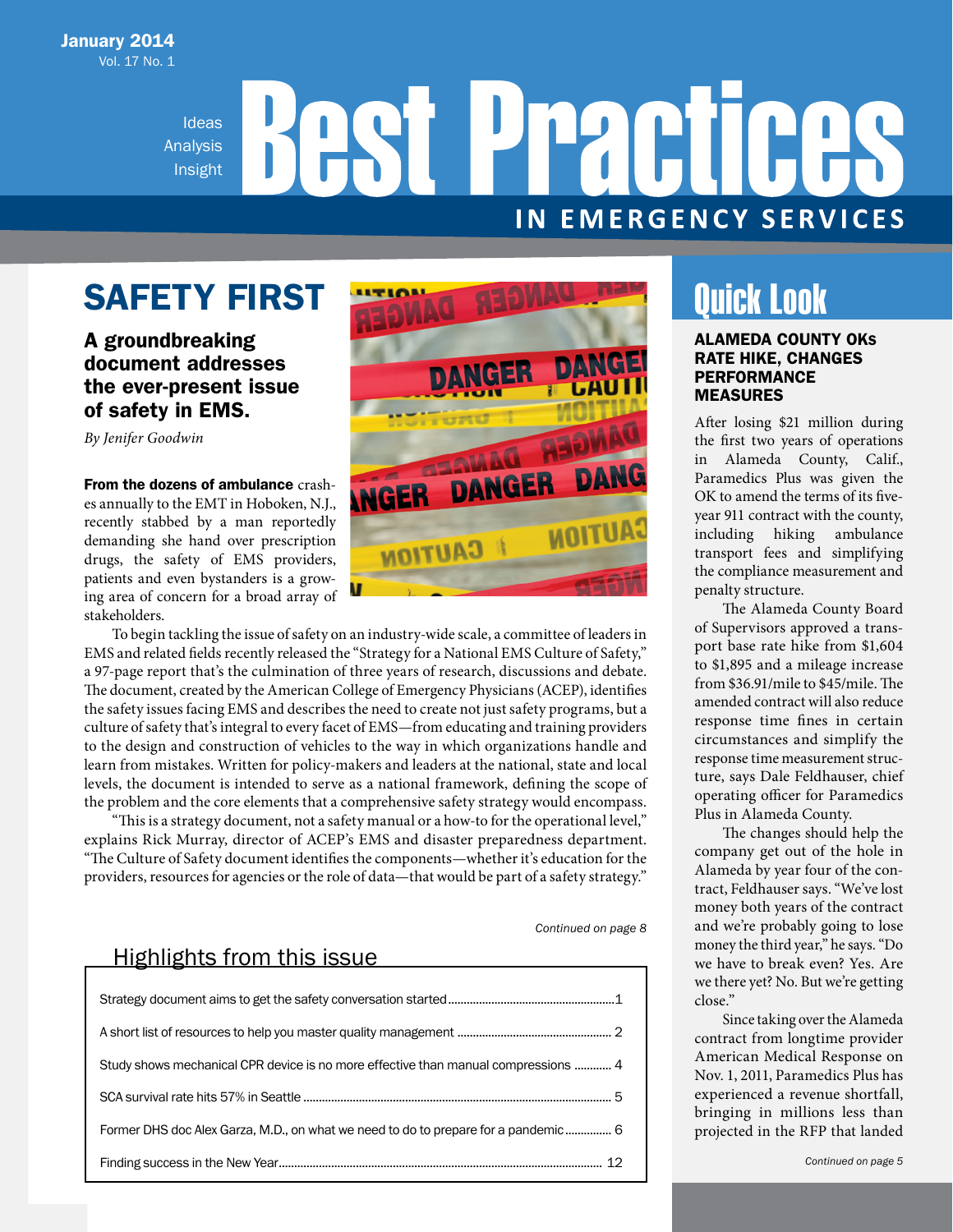# **Best Practices**

*Publisher* **Jacob Knight**

*Editor in Chief* **Keith Griffiths**

*Editor* **Carole Anderson Lucia**

> *Associate Editor* **Jenifer Goodwin**

*Contributing Writer* **Aimee J. Frank**

*Art Director* **Morgan Haines**

*Editorial Board of Advisers* **Bonnie Drinkwater, Esq.** Drinkwater Law Offices

**James N. Eastham Jr., SC.D.** CEO, CentreLearn Solutions, LLC

**Jay Fitch, Ph.D.** President, Fitch & Associates

**Stewart Gary** Principal, Fire & EMS Services Citygate Associates, LLC

**Kevin Klein** Director, Colorado Division of Fire Safety

**William Koenig, M.D., FACEP** Medical Director, Los Angeles County EMS

**Jon R. Krohmer, M.D., FACEP** U.S. Department of Homeland Security

**Pete Lawrence** Battalion Chief Oceanside, Calif., Fire Department

**Todd J. LeDuc, MS, CFO, CEM** Deputy Fire Chief, Broward Sheriff 's Office Department of Fire Rescue & EMS

**Lewis Marshall, M.D., J.D.** Chairman of Emergency Medicine Wyckoff Heights Medical Center Brooklyn, N.Y.

> **Patrick Smith** President, REMSA

**Gary L. Wingrove** Mayo Clinic, North Central EMS Alliance **Many of you have asked** what you can do to learn more about healthcare quality and leadership. Here, in the last article of this series, we provide you with resources to help you do a deep dive into these topics. Remember, if EMS is to become a good partner in the healthcare world of the future, then those of you who are drawing the line for the cutting edge to follow will need to be able to think like hospital CEOs and chief medical officers. Here are a few suggestions to get you started.

*Best Practices In Emergency Services* (ISSN 1540-9015) is published monthly by The National Emergency Services Institute 679 Encinitas Blvd., Suite 211 Encinitas, CA 92024 • Tel. 760-632-7375 • Fax 866-448-1436

#### **emergencybestpractices.com**

© 2014 by The National Emergency Services Institute All rights reserved Subscription rates: USA: one year: \$279; two years: \$450 (save \$108); outside the USA: Please add \$10 per year.

*Best Practices* is a membership benefit of the National EMS Management Association.

### IMPLEMENTING PATIENT-CENTERED QUALITY MANAGEMENT

### Part 6: Resources to help you get there

*By Mike Taigman*

### BOOKS

### *Transforming Healthcare Leadership: A Systems Guide to Improve Patient Care, Decrease Costs, and Improve Population Health* **by Michael Maccoby, Clifford L. Norman, C. Jane Norman and Richard Margolies**

If you read only one book on healthcare leadership during the next decade, make it this one. It synthesizes the best information available on extraordinary leadership, the science of improvement and the Institute for Healthcare Improvement's Triple AIM and mixes it with a bit of Zen magic to create a wonderful read.

These authors are sought out by award-winning healthcare organizations worldwide for their expertise. Jam-packed with actionable wisdom, this book aims to help healthcare leaders "avoid imminent extinction, avoid threats that could seriously damage or destroy their organization, and to improve effectiveness." Here are a few examples:

- "Making it easy to do the right thing and hard to do the wrong thing shifts efforts away from blaming individuals working in a poorly designed system to developing and managing a strategically aligned system-wide improvement effort." It is time for us to quit having QI people sit in the corner with a red pen marking mistakes on patient care reports. It's much more effective to focus our energy on changing the systems we work in to make it easy to do the right things.
- "What is leadership? Leaders are people others follow. If no one follows you, you are not a leader. If you have followers, you are a leader. Leadership is a relationship. Good leadership means people willingly follow a leader who is working to further the common good, the well-being of all stakeholders. Good leaders make followers into collaborators. Leadership implies a relationship that cannot be handed off to anyone else."
- "Predictions are based on theories. Any theory we have represents our current knowledge about how some aspect of the system works or what we believe will happen in the future (foresight). When is our theory valid enough to begin testing our ideas for change? When leaders make theories (or hypotheses) explicit, this will guide people in an organization as they carry out targeted improvement efforts to accomplish the vision, which is a prediction about the ideal future of the organization. When leaders state their theories or assumptions, this also helps people design tests to validate these theories and make improvements from the results of these tests."

to point out that someone's declaration of the way things are is actually a theory. For example, a paramedic FTO recently stated, "I know when someone's manipulating the system with BS complaints to get pain meds." Actually it's her *theory* that it is possible to recognize drug seekers. Theories are testable, and it turns out that her theory did not hold up to scrutiny. EMS: Short scene times save lives; paramedics don't diagnose; people who are hemorrhaging need IV fluids to keep their BP up, etc. index.html. *Out of the Crisis* **and** *The New Economics* **by W. Edwards Deming** My bias is that it is always a good idea to read the original source of the progressive ideas you're interested in. Deming is the epicenter of and foundation for most of the performance improvement thinking in healthcare. Although he passed away 20 years ago, his ideas are still considered radical and progressive by many traditional managers. Profound Knowledge, his 14 Key Principles and his Seven Deadly Diseases. I guarantee that as you read, you'll think about which of the deadly diseases your organization suffers from right now. For more on Deming, check out deming.org. *The Improvement Guide* **by Gerald J. Langley, Ronald Moen, Kevin M. Nolan, Thomas W. Nolan, Clifford L. Norman and Lloyd P. Provost**  These are the guys who created the Model for Improvement that's been adopted by the Institute for Healthcare Improvement as their core framework for improving healthcare worldwide. The authors of this book served as Dr. Deming's staff/partners as he taught his principles all over the world. It's considered by most people in healthcare quality management to be the bible of making things tangibly, measurably better. Visit tinyurl.com/ k76499t for information. *Data Sanity: A Quantum Leap to Unprecedented Results* **by Davis Balestracci** When I introduce Davis at conferences I usually say, "If Deming and the Reverend Billy Graham had a child, it would be Davis." His passionate approach to making data analysis simple and accurate is reminiscent of church revivals.

easily translates to the world of emergency services. It makes complex improvement statistics accessible to, entertaining and usable by "normal people." Visit davisdatasanity.com to subscribe to his free Data Sanity newsletter.

One of the most powerful things you can do as a leader is Think about all the theories you've heard declared as fact in For more information, visit maccoby.com and pkpinc.com/ Within these two books you'll learn about his System of His book, *Data Sanity*, is written for physician practices but masses. He's also the creator of the "Learning Organization" concept. Several of his presentations are available on YouTube. His book, *The Fifth Discipline*, describes five disciplines that leaders should develop competency with: 1. Personal Mastery: Clarifying personal vision, focusing energy and seeing reality. 2. Shared Vision: Transforming individual vision into shared vision. 3. Mental Models: Bring to the surface internal pictures and understand how they shape actions. 4. Team Learning: How to suspend judgments and create dialogue. 5. Systems Thinking: Fusing the four disciplines, from seeing parts to seeing wholes. Peter is also the founder of the Society for Organizational Learning. Visit solonline.org. *Escape Fire: Designs for the Future of Health Care* **by Donald M. Berwick, M.D., and Frank Davidoff**  Dr. Berwick is the founder and served for 20 years as the president of IHI. Most recently he served as administrator of the Centers for Medicare and Medicaid Services and is currently running for governor of Massachusetts. He's without a doubt the most effective leader in healthcare worldwide. This book is a collection of essays that were each delivered as the opening keynote presentation for the Institute of Healthcare Improvement's annual National Forum. I've been attending this conference for 19 years and the crowd that gathers early to get a good seat for Berwick's opening presentation is rivaled only by Grateful Dead fans. I was fortunate to see most of these presentations live and they are just as inspiring to read. In addition to the book, there is a powerful movie based on Berwick's views. Visit escapefiremovie.com for information, as well as the Escape Fire First Aid Kit, designed to help keep you out of the healthcare system. *Designing Social Systems in a Changing World* **by Bela H. Banathy** Dr. Banathy was one of my professors and this book was the text for my Systems Thinking class. While it is the most challenging book on this list, it is worth the effort, showing you how to look at systems from several perspectives. Each view helps you better understand how things work and how they might be changed for improvement.

### *The Fifth Discipline* **by Peter Senge**

Peter is one of the most engaging speakers and writers I've ever encountered. He's an MIT Sloan School of Management professor and is known for helping to introduce systems thinking to the

# **BP Leadership**

### *Zen and the Art of Motorcycle Maintenance: An Inquiry into Values* **by Robert M. Pirsig**

I know some of you will see this title and think, "Yep, Taigman's finally lost it." While philosophy is not for everyone, this wonderful autobiography about a father and son's motorcycle ride across America explores the concept of quality better than anything else I've read. It also teaches problem-solving and the philosophy of science.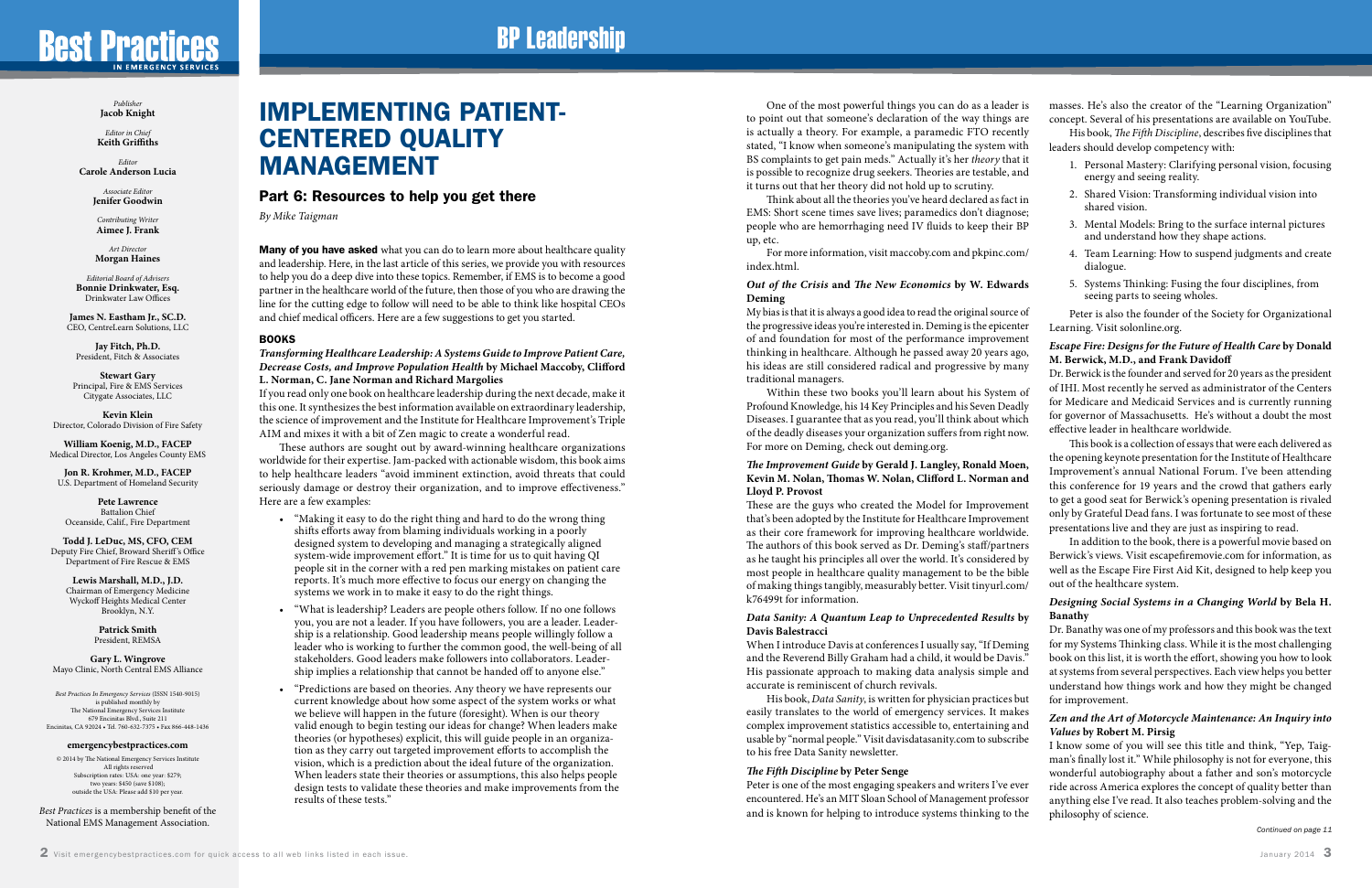#### *Alameda County, continued from front page*

them the contract, according to recommendations submitted to the Board of Supervisors by Alex Briscoe, director of the Alameda County Health Care Services Agency. Reasons for the shortfall, according to Briscoe and Feldhauser, include:

- Capital outlays such as buying 110 mechanical CPR devices for fire departments, state-of-the-art defibrillators and a sophisticated electronic patient care reporting system
- A shift in payer mix, with fewer patients having commercial insurance and more paying with Medi-Cal, California's Medicaid program
- A complicated response time measurement structure, with Paramedics Plus incurring large penalties for relatively minor violations

Using insurance data from 2007–09, Paramedics Plus projected its payer mix would include 34% Medicare patients, 12% Medi-Cal, 27% commercial insurance and 27% private pay, many of whom are uninsured. But as the economy deteriorated, payer mix shifted, with far more Medi-Cal patients and far fewer patients with commercial insurance, Feldhauser says. During fiscal 2011–12 (Nov. 1, 2011, to Oct. 31, 2012), actual payer mix was 35% Medicare, 24% Medi-Cal, 20% commercial insurance and 22% private pay.

That 7% drop in commercially insured patients played a large role in Paramedics Plus bringing in \$10.5 million less in revenue in fiscal 2011–12 than projected, Feldhauser says. Total losses for 2011–12 were about \$12 million, or \$48 million total revenue and \$60 million in expenses. The exact figures for fiscal 2012–13 are still being compiled, he says.

Another issue working against Paramedics Plus, according to Briscoe, was that its contract with the county included "significantly more stringent response time compliance standards" than the contract with AMR, including boosting the number of response time zones from five to 61. (Paramedics Plus is responsible for 911 ambulance transport in four zones, which are divided into several subareas urban, suburban, wilderness—which have

With some subareas having a call During the 19 months leading up to To avoid penalizing Paramedics

multiple response time criteria depending on the urgency of the call.) Though wellintentioned—the goal was to encourage more consistent response time performance county-wide—the change had unintended consequences, Briscoe says. volume in the single digits, one late call could result in non-compliance for that zone, resulting in fines as high as \$50,000. October 2013, Paramedics Plus was fined \$1.3 million for response time violations even though the overall compliance on 194,000 calls was 97.9%. In September, for example, a Paramedics Plus unit arrived to a Charlie level call in a wilderness area with a response time of 28 minutes in 30 minutes, 21 seconds. Those two minutes and change cost Paramedics Plus \$35,000. Plus in areas with low call volume where one late call can cause them to miss their targets, Alameda County will now measure compliance when the agency has responded to 100 calls in a subarea. Also, the number of zones/subarea measurements will be reduced from 61 to 48. "It should be noted that response time requirements are not changing; all response time requirements will be maintained at current levels," Briscoe wrote, noting that Paramedics Plus consistently meets or exceeds standards. Penalties for outlier calls will also be reduced as long as Paramedics Plus is hitting a 90% or better

> Read the full report at tinyurl. com/3tw389d (under the "What's New at King County EMS" banner toward the bottom of the page).

overall response time in that subarea.

The change in penalty structure should drop response time fines to about \$200,000 in fiscal 2013–14, Feldhauser says. That, plus the higher fees and continued improvements in operational efficiencies, should help Paramedics Plus reach profitability by year four, Feldhauser says. Paramedics Plus is a for-profit subsidiary of the nonprofit East Texas Medical Center in Tyler, Texas. The Alameda contract is Paramedic Plus's first in California. The contract runs from Nov. 1, 2011, through Oct. 31, 2016, with an option of a five-year extension.

To read Briscoe's recommendations, go to tinyurl.com/n22pvcl and choose the attachment under Agenda Item 1.

### CARDIAC ARREST SURVIVAL HITS 57% IN SEATTLE

Seattle and King County, Wash., continue to raise the bar for sudden cardiac arrest response, with survival for witnessed cardiac arrest in which the patient had a shockable heart rhythm reaching 57% in 2012. The survival rate was 22% for all types of out-of-hospital cardiac arrest in which resuscitation was attempted, according to the Seattle and King County Division of Emergency Medical Services 2013 annual report, released Sept. 4, 2013.

In 2012, the King County EMS/ Medic One system responded to 172,700 911 calls, including 48,010 for ALS. Of those, 1,134 were cardiac arrests in which resuscitation was attempted, including 983 who arrested before EMS arrived and 151 who arrested while EMS was on scene.

According to Seattle–King County statistics, patients with bystander-witnessed arrests due to underlying heart disease and with a rhythm of ventricular fibrillation had the greatest chances of survival. Males were more likely to survive to hospital discharge and were more likely to have heart disease as a cause of the arrest. Survivors' average age was considerably younger than non-survivors (58 compared to 65). Survivors were also somewhat more likely to receive bystander CPR. In half of cases in which bystanders initiated chest compressions, they had received instructions from 911 dispatchers.

The AHA's 2010 CPR guidelines increased the focus on high-quality compressions, including minimizing interruptions, making sure compressions are delivered fast and deep enough, and avoiding over-ventilation. None of that has changed. The new statement, published June 25, 2013, in *Circulation*, focuses on the implementation of those guidelines at a provider, agency and system level. Strategies that have been shown to work include a "pit-crew" approach to CPR; reviewing each SCA response through discussions and the use of monitoring data; and having an ongoing CPR CQI program that provides feedback to agency directors, managers and providers.

Rapid defibrillation is a key element of SCA survival, but awareness was low among the public, as many people didn't realize they needed to register their AEDs per state law so dispatchers could locate the nearest device. To increase awareness, the King County EMS/Medic One system launched Shockingly Simple–Restart a Heart Campaign, which led to 256 new AEDs being registered.

*— Jenifer Goodwin*

### MECHANICAL CPR DEVICE NO BETTER THAN MANUAL COMPRESSIONS: STUDY

Mechanical chest compressions were no more effective than manual CPR for patients who had an out-of-hospital sudden cardiac arrest, found a randomized clinical trial presented at a European Society of Cardiology meeting in September 2013.

In the study, by researchers from Uppsala University in Sweden, 2,589 SCA patients from six European sites received manual chest compressions as soon as EMS personnel arrived and were randomized to continue to receive manual compressions or mechanical compressions with defibrillation. LUCAS, the mechanical chest compression device, is made by Physio-Control and uses a suction cup to deliver compressions.

At the primary endpoint—four hours after the initiation of CPR—survival rates were similar in both the mechanical (23.6%) and manual CPR groups (23.7%). Other outcomes were also similar, including patients who survived to hospital discharge (8.3% vs. 7.8%) and with favorable neurological outcomes at six months (8.5% vs. 7.6%).

The study author told *MedPage Today* the results were disappointing because they expected LUCAS to overcome a main issue with manual chest compressions: that quality tends to diminish after a few minutes because people get tired. He noted that the time to first defibrillation in the mechanical group was delayed compared to manual CPR, which may have affected outcomes.

### RAPID INCREASE IN ED VISITS FOR CALIFORNIA MEDICAID PATIENTS

New research bolsters EMS agencies' claims that they're seeing a spike in Medicaid patients and a reduction in the privately insured. Between 2005 and 2010, ED visits by California residents aged 19 to 64 increased by 13.2%, from 5.4 to 6.1 million visits per year, with the largest increase occurring in 2009. But the increase wasn't uniform: ED visits rose by 35.6% for Medicaid patients and 25.4% for uninsured patients, compared to only 1.2% for those with private insurance.

As a result, payer mix shifted. From 2005 to 2010, the share of ED visits among those with private insurance dropped from 43% to 38%, while those with Medicaid rose from 23% to 27% and the uninsured rose from 23% to 25%. The study, by researchers at the University of California, San Francisco, and colleagues, was in the Sept. 18, 2013, issue of *JAMA*.

### MERS CORONAVIRUS CAN SPREAD IN HEALTHCARE SETTINGS

The MERS-CoV infection, a coronavirus that has killed up to 65% of those infected, spread from infected patients to other patients and healthcare workers in several hospitals in eastern Saudi Arabia in April and May 2013, found a study by researchers from the Global Center for Mass Gatherings Medicine in Riyadh. The outbreak confirms that MERS has the potential to

spread widely in healthcare settings, infecting other patients, healthcare workers and even their families, according to an accompanying editorial to the study in the Aug. 1, 2013, issue of the *New England Journal of Medicine*.

The outbreak took place in three hospitals when two patients with MERS were admitted. One of those patients then directly or indirectly infected 21 others. As of June 12, 2013, 15 patients, or 65%, had died; six recovered, and two were still hospitalized. The investigators identified 217 household contacts and more than 200 healthcare contacts; MERS symptoms developed in five family members and in two healthcare workers. The study also found that one patient likely transmitted the virus to seven others, making that patient a "superspreader."

According to the editorial, MERS-CoV is a close relative of the coronavirus that caused severe acute respiratory syndrome (SARS), "a short-lived but alarming epidemic" in 2002–03 that sickened 8,000 and led to 800 deaths.

As of Sept. 30, 2013, there were 130 confirmed cases and 58 deaths, according to the Centers for Disease Control and Prevention. No cases have been reported in the U.S., although 82 people from 29 states have been tested. This summer, the World Health Organization said the virus didn't meet the criteria to declare a public health emergency, although it did say it is of "serious and great concern." On Sept. 26, 2013, the CDC published recommendations for patient evaluation, case definitions, home care and infection control for patients with MERS-CoV in the *Morbidity and Mortality Weekly Report*. Read it at tinyurl.com/mkzuxuc.

### CONSENSUS STATEMENT ON CPR CALLS FOR QUALITY IMPROVEMENT APPROACH

Although high-quality CPR is a key factor in determining survival from sudden cardiac arrest, there's wide variation among EMS systems in how well CPR is performed. To ensure the highest quality CPR, EMS needs to take a continuous quality improvement approach, including monitoring performance, providing feedback and working as a team with clearly assigned roles during the response, according to "CPR Quality: Improving Cardiac Resuscitation Outcomes Both Inside and Outside the Hospital," an American Heart Association (AHA) consensus statement.

 *— Jenifer Goodwin*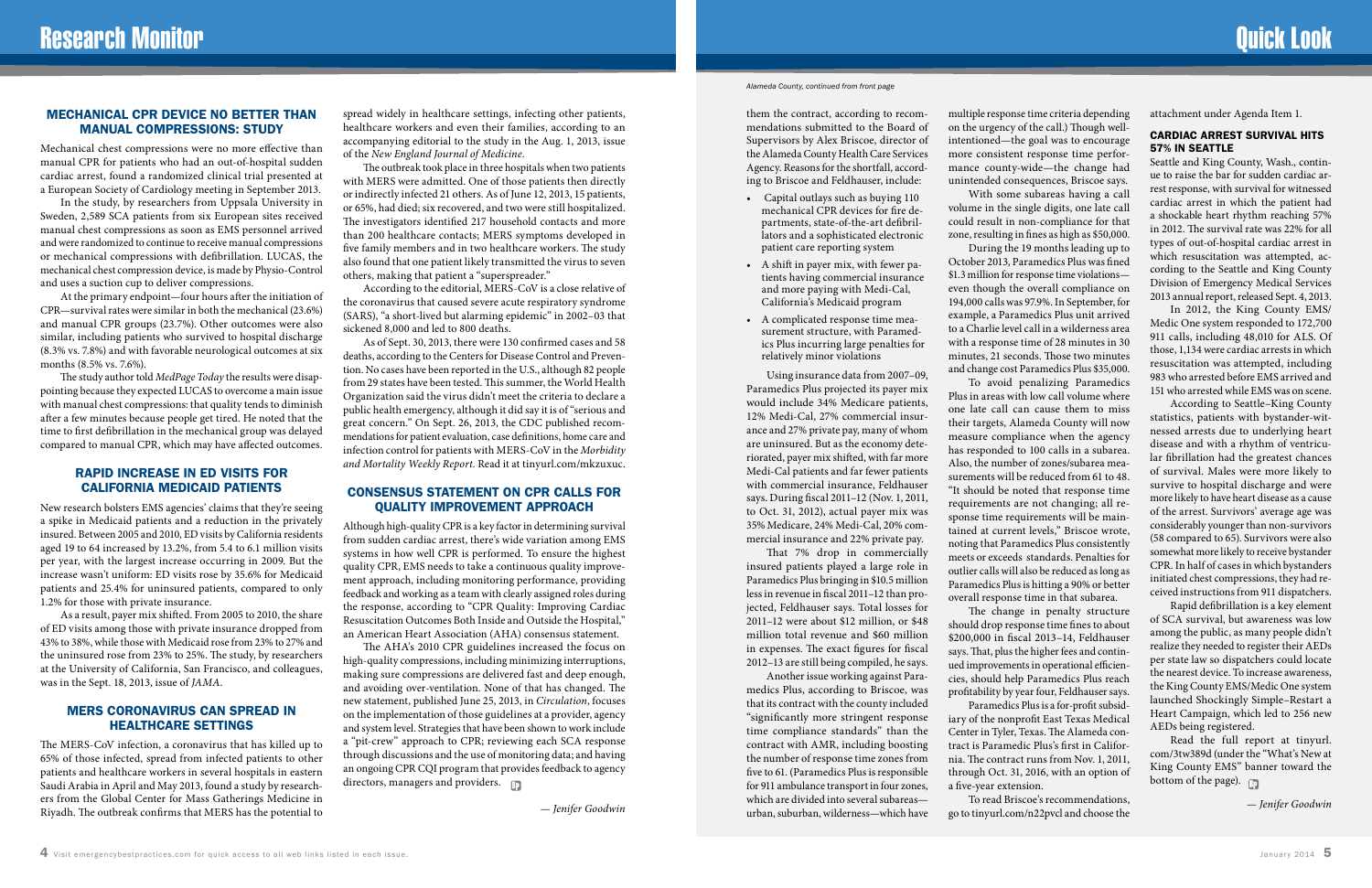

# **Q&A** WITH ALEXANDER GARZA, M.D., M.P.H.

Former chief medical officer/assistant secretary for health affairs, U.S. Department of Homeland Security

### **Q** Why does DHS need a chief medical officer?

DHS has 240,000 employees and is the third largest federal department in the U.S. government. Upward of 70% of our workforce is involved in operational tasks, such as guarding the borders, patrolling the coastline and doing drug interdictions, so there are a lot of health issues involving the workforce that come up.

We also have 3,500 EMTs and paramedics who work within DHS. We don't do transport EMS services and we're not providing EMS to a city or a community, but we do have medics as part of a lot of our teams. Customs and Border Protection has EMTs to assist with health issues that come up when you are tracking down people crossing the border in the

middle of the desert. We have specialized medics who do search and rescue missions. The Coast Guard has corpsmen. There are tactical medics who work with the Secret Service. So the internal things can be making sure we have policies and procedures in place that protect our workforce, to simple things like making sure licensing is up to date.

There's also an external role for a chief medical officer. When it comes to protecting the health of the American public, some of that is done by Health and Human Services, specifically the assistant secretary for preparedness and response, who is in charge of the national disaster medical system, while the CDC does disease tracking. At DHS, we're not so much focused on the delivery of health-

care; what we're really focused on is how a health issue can affect the security of the United States. A pandemic, for instance, could have a socio-economic impact that could destabilize the government. So we look at what measures we should take to protect the population.

### **Has there ever been a pandemic** that has risen to the level of threatening security?

One of our programs is BioWatch, an environmental sensing system for biological organisms. We sample the air in multiple cities around the country, take samples back to the lab and run tests to make sure there is nothing in the environment that shouldn't be there. A biological attack would likely be a covert attack; the only way you can figure out what happened is through environmental sensing or when people show up in the hospital sick. We think it's better to find out before

### 

people start getting really sick.

**Q** At the 2012 Public Health Preparedness Summit, you were part of a panel discussion about pandemics that included the screenwriter for the movie *Contagion*, in which a rapidly spreading virus wipes out large swaths of the world's population. How farfetched is that idea?

It's difficult to predict, as we've never seen a virus like that. In 1918, the so-called Spanish flu was as close as we've gotten. Is it possible? I don't think it's out of the question, but the risk of it happening is not huge because viruses usually don't mutate to become that transmissible or lethal. But virologists will say it is possible.

### **Q** Other than being aware of global health issues, what can an EMS agency do to be prepared?

But even a less lethal virus could have a significant impact. Influenza circulates around the world and is constantly changing. It can spread rapidly and become a pandemic if you get the right genetic re-assortment. The two big ones we're keeping an eye on now are the Middle East Respiratory Syndrome (MERS) coronavirus and the avian influenzas coming out of southeast Asia. The most recent one is H7N9, an avian influenza with a high mortality rate that was circulating around China earlier this year. They culled their duck and wild bird population to cut off the chain of transmission. Some of the preventive measures we take is making sure nobody is importing birds from southeast Asia. There's a smuggling operation that Customs and Border Protection tries to stop.

### **Q** You're an advocate for the importance of data collection in EMS, particularly transforming data into actionable information. Why is this particularly important now?

The short answer is no. A lot of what we

worked on at DHS are *what if?* scenarios. We think about what would occur if a terrorist organization had the capability of developing various conventional, chemical, biological or radiological weapons. Then we develop a risk profile for the United States, and we develop plans and policies to protect the American people and mitigate the risk.

The closest we've come is the 1918 pandemic, which started in Kansas, spread rapidly and was very lethal. We certainly have better medical care now, so how that would correlate to what would happen today isn't certain. But certainly it would have an effect on society.

You would see a lot of the same things we saw with H1N1 but to another degree. There were some folks advocating closing schools, canceling public events, quarantining folks who were exposed, limiting travel to unexposed areas, all things that happened in 1918.

### **Q** How worried should we be about the MERS coronavirus?

It's concerning. At least from what we understand, MERS has a substantial mortality rate. All of those things put together make it something you should have on your radar screen.

While there are case reports of it transmitting from person to person, on the plus side, it seems like you have to have significant exposure to catch it. There hasn't yet been sustained person to person transmission. But viruses are notorious for genetic rearrangement, so we have to keep an eye on it. For EMS and 911 centers, what that translates to is making sure we are keeping good track of our data and being aware if you see an uptick in respiratory illnesses or an illness that is not easily explained. EMS providers also need to be aware of what is going on globally. We live in a global culture; if your patient has a respiratory illness and has been to the Hajj in Mecca, you might want to put a mask on.

A virus that has high transmissibility and high lethality can destabilize the security of the country, which is why the

Department of Defense has their own vaccine stockpile so they don't have to compete with everybody else for a vaccine.

By using FirstWatch to monitor CAD data, you can look for complaints in the community and compare them against a historical average. It's similar to what traditional epidemiologists do when they look for flu-like illness in emergency departments and clinics. But when the CDC puts out its data, it's usually lab confirmed and it's two weeks later.

With CAD data, you can look for people who call 911 with respiratory complaints analogous to the flu and plot that against historical data. It could serve as an early marker of flu in the community.

It's important for a few reasons. The Affordable Care Act is changing the landscape of healthcare, including expecting providers to show they are improving quality and spending less. The only way you can demonstrate quality is through data. In the analysis of data, there's a saying: Garbage in, garbage out. If you give me bad data, you'll get bad analysis and it will lead to bad decisions. So it all leads back to the quality of data. If you can capture quality data in a timely manner and analyze it to see where your challenges are or to show people you are doing a good job, you can either fix your issues or show why you should be paid more.

EMS is at a point where it can decide if it wants to be a grownup or stay a teenager. When I was a medic, EMS was, Hey, we like running lights and sirens. Doing exciting things, taking care of critical patients—that's great. We still need that. But in order for EMS to really move into this new healthcare paradigm, you have to do more than that. You have to provide quality of care, show the medical commu-

*Continued on page 10*

*The U.S. Centers for Disease Control and Prevention (CDC) tracks viruses that could become pandemics while the Department of Health and Human Services takes the lead on vaccines. But pandemics don't only have the potential to make people sick. If they're bad enough, pandemics could compromise the nation's security, which is what the U.S. Department of Homeland Security's (DHS) Office of Health Affairs aims to prevent.*

*As the former DHS chief medical officer/assistant secretary for health affairs, Alex Garza, M.D., M.P.H., led a team that monitored these emerging health threats and analyzed what a severe pandemic might mean to national security, such as preventing workers at power plants or telecommunications sites, or even police and EMS responders, from showing up to work. "We looked at where our vulnerabilities are and what measures we should take to protect the population," Garza says, whose team also analyzed other potentially destabilizing scenarios, such as a terrorist strike involving chemical, radiological, biological or nuclear weapons.* 

*After graduating from the University of Missouri, Kansas City, Garza worked as an EMT and later a paramedic for the Metropolitan Ambulance Services Trust in Kansas City before going to medical school at the University of Missouri, Columbia. While an emergency medicine resident in 1997, he joined the U.S.*

*Army Reserves and served as a battalion surgeon and public health team chief. He deployed to Iraq in 2003 and was awarded the Bronze Star and a Combat Action Badge.* 

*From 1999 through 2006, Garza was associate medical director and then medical director for EMS in Kansas City. He spent a year in New Mexico as the state director of EMS before becoming director of military programs at the ER One Institute at the Washington Hospital Center in Washington, D.C. In April 2009, President Obama appointed Garza to the assistant secretary position. During his four years in Washington, Garza was an adviser to former DHS Secretary Janet Napolitano.* 

*Ready to return to his native St. Louis with his wife and three sons, Garza left D.C. in April to become associate dean for public health practice and an associate professor of epidemiology at the St. Louis University College of Public Health and Social Justice. He is also medical director and homeland security adviser for FirstWatch, which provides near real-time monitoring of CAD and EMS data for a range of purposes, including biosurveillance and operational and clinical quality improvement.*

*Garza spoke with* Best Practices *about his years in the federal government and the important role that CAD and EMS data can play in monitoring threats to U.S. health and safety and improving overall patient care.*

"EMS is at a point where it can decide if it wants to be a grownup or stay a teenager."

### *— Alex Garza, M.D.*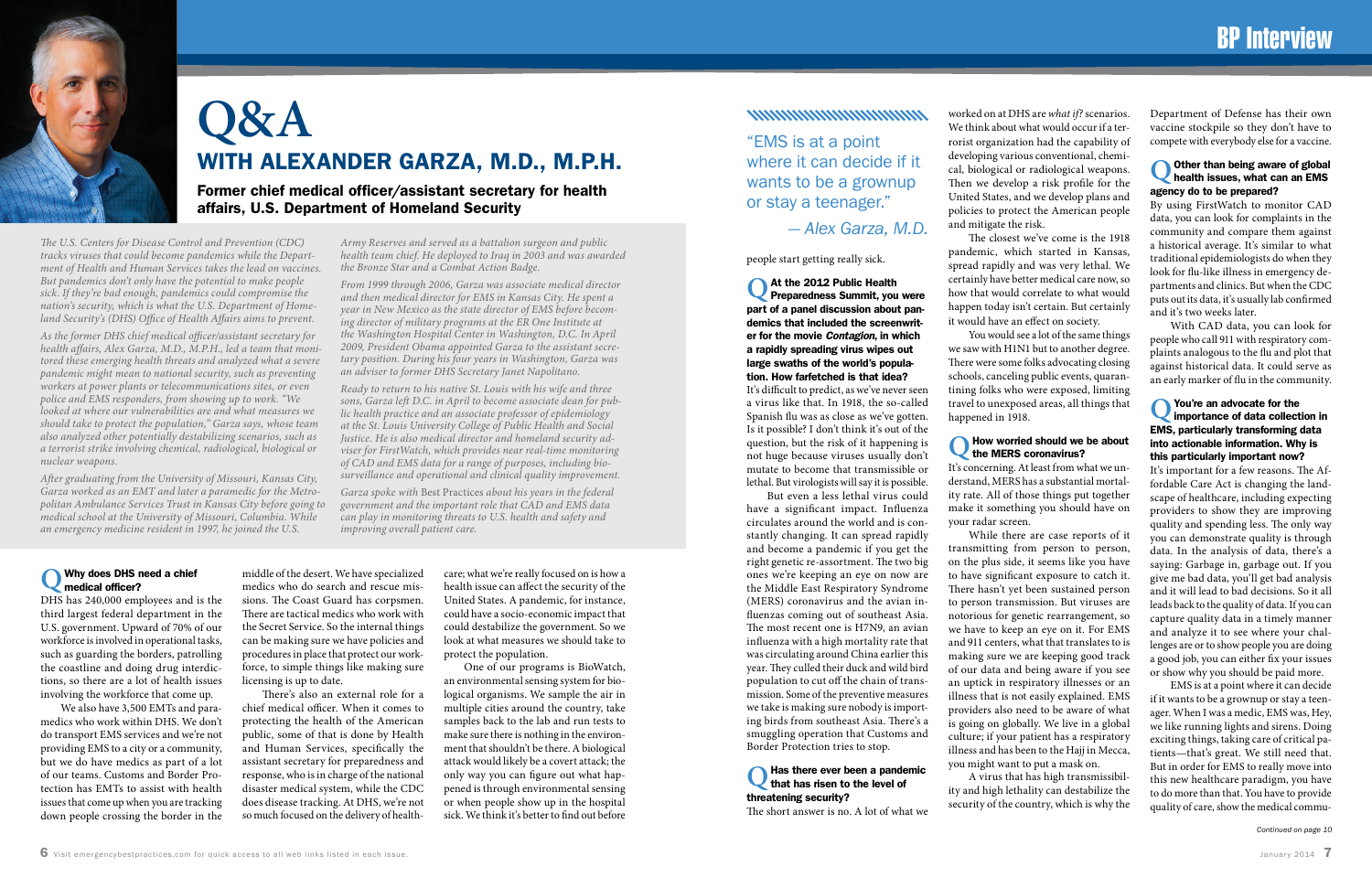#### HOW THE PROJECT CAME ABOUT

The Culture of Safety document emerged out of a 2009 recommendation from the National EMS Advisory Council, which determined that although there were individual EMS agencies and groups working on improving various aspects of safety, there was no overarching strategy that defined the problem or a global approach to improving it. The National Highway Traffic Safety Administration's (NHTSA's) Office of EMS, with support from the Health Resources and Services Administration's EMS for Children program, awarded a grant to ACEP to develop such a strategy.

ACEP sought the participation of key EMS organizations and other stakeholders. The steering committee eventually included representatives from 23 organizations, including the National EMS Management Association (NEMSMA), the National Association of State EMS Officials, the National Association of Emergency Medical Technicians (NAEMT), the National Volunteer Fire Council and the International Association of Fire Fighters.

"They did a good job of identifying all the people who needed to be at the table," says steering committee member Glenn Luedtke, a paramedic for nearly 40 years and former chair of the NAEMT EMT Safety Course Committee. "We had to address dozens of different system designs, from all-volunteer to career, fire, private and third-service, and they all have their own variations. We needed to make the point that we are all in this together. Your organizational structure may be different, but there are common dangers that if you don't pay attention to can hurt you or kill you."

No one would suggest that anyone could make EMS 100% risk-free. EMS providers work under unpredictable circumstances, at odd hours, with limited information, assistance, supervision and

resources in the field. During a shift, EMTs and medics can be exposed to risks ranging from infectious diseases to stress, fatigue and violence.

### ELEMENTS OF EMS SAFETY **CULTURE**

During his 36 years as a volunteer firefighter-EMT in northern Kentucky, Ken Knipper, a steering committee member and National Volunteer Fire Council Executive Committee member, had a gun pointed at him twice. During one incident, two neighbors were fighting. When he drove up, one of the people came running out of her house, yelling and waving a gun. "We never had a chance to get out of the ambulance," he says. "We were trying to talk her into putting

down the gun while we waited for police cruisers to pull up." Another time, a family called 911 for

help with a relative

In the Just Culture philosophy, people are still held accountable for things like reckless behavior, but they are not punished for inadvertent errors. The emphasis is on fixing the behavior rather than assigning blame. "Just Culture is one example of a safety management program that could be used," Murray says. "If I'm the medic who backed up without a spotter or drove too fast and I think I'm going to get punished, I'm not going to want to admit it. Fear of punishment has been proven not to be an effective [contributor to] safety."

having a mental health crisis. "We walked into the house and we should have known something was up because all the people who lived there were standing outside," Knipper says. "We walked in, turned left, and he was sitting in the bathroom with a gun pointed right at us."

Both incidents ended without injury, but they easily could have gone the other way, Knipper says. At the time, responders had no training in how to avoid those situations or handle them if they occurred. "If this document can raise awareness and save a couple of lives, then it will be very well worth it," he says.

While workforce safety is a major concern, so are risks to patients and the public, whether it's from unsafe driving or poor vehicle designs, medical errors or protocol lapses, notes Chris Shimer, a steering committee member and retired chief of the Howard County Department of Fire & Rescue in Columbia, Md. Though limited reporting requirements and privacy laws make determining the scope of safety issues hard to measure, one of the strengths of the Culture of Safety document is that it looks at safety for all of those potentially impacted.

"We're not only interested in the safety of our own people—it's also about preventing medical errors and protocol errors," says Shimer. "It's about all the people we touch, whether it's the patient or the public."

As the document took shape, six core elements that constitute an EMS culture of safety emerged. One is "Just Culture," a non-proprietary strategy to prevent and learn from mishaps and mistakes that's already in use by other high-stakes industries such as hospitals and airlines.

The typical way many organizations deal with mistakes is to focus on the outcome and punishment—that is, a bad outcome is punished harshly while a mistake that resulted in no harm is basically brushed aside since there were no obvious consequences. Instead of emphasizing outcomes, Just Culture focuses on the systems and behaviors that led to the mistake. It's based on the understanding that human beings, no matter how wellintentioned, are not machines—they will, inevitably, make a mistake at some point. Instead of being punitive, organizations that practice Just Culture put systems of checks and balances in place to avoid errors as much as possible. When errors do occur, employees are encouraged to report them, as well as near-misses, to improve processes without fear of reprisal. Instead of hiding mistakes, transparency enables the individual and the organization to learn from errors and make changes to avoid them in the future.

## Safety First

#### *Continued from front page*

*Continued on page 11*

Other elements of a culture of safety include:

• **Coordinated support and resources** Advancing EMS safety industry-wide will require the support, guidance and resource-sharing from a broad spectrum of stakeholders. Establishing an EMS safety resource center could facilitate this. The resource center would not have regulatory or enforcement authority, but it could monitor progress and facilitate information-sharing. The resource center would not replace other initiatives, but would supplement and support them.

### • **EMS safety data system** A lack of complete or centralized data to analyze the scope of EMS responder injuries, adverse medical events and adverse events involving the community hinders efforts to address these issues. An EMS safety data system, the authors wrote, would serve as a "national, robust, well-designed, secure data system linking and communicating with existing data systems to encompass key information about EMS safety." The system would be accessible to researchers, policy-makers, stakeholder organizations and EMS agencies.

- **EMS education initiatives** A culture of safety must be fully integrated into each component of EMS education—not as an afterthought or chapter in a textbook.
- **EMS safety standards** EMS should adopt evidence-based or consensus-based standards that promote safety from an operational, technical and cultural perspective.
- **Requirements for reporting and investigation** Mandating reporting of important safetyrelated information is needed to make the national EMS safety data system effective. Steps to

### 

achieve this include determining what information is useful and what data is already available or mandated. This could include adding new data points to the National EMS Information System.

"There are pockets of data," Murray Though EMS has certain unique at-

says. "There have been small studies done on patient safety, and ambulance crash data is available from various sources at the state level and at NHTSA, but there is nothing to connect the dots. There is no organized way to collect it and compare it across the country, and to determine if a safety issue is unique to Texas, or California, or is happening in every state." tributes, it also faces similar safety issues as other professions—firefighters, hospital staff and even FedEx or UPS personnel included. Forty years ago, "America Burning," a report written by the National Commission on Fire Prevention and Control, detailed the startling high death rate from fires among the public and firefighters and made recommendations for staunching the losses through better fire prevention and firefighter training. In the decades after the report, changes such as improved building codes and

public education campaigns around fire prevention are widely considered to be one of the nation's greatest public health successes—and have helped make firefighting a safer job than it once was.

Yet the fire service didn't stop with the 1973 document. Concerned that there were still about 100 line-of-duty deaths annually and 10,000 serious injuries, in March 2004, the National Fallen Firefighters Foundation launched the 16 Firefighter Life Safety Initiatives, also called "Everyone Goes Home." The initiatives included improving safety through better training, accountability, risk management, physical fitness—and, yes, cultural change.

Like EMS, the fire service also has to grapple with workforce attitudes that a high level of risk and injury are acceptable. "The concept of organizational cultural change may not come easily to many firefighters who are not only resistant to change but who may perceive it as an esoteric 'management flavor of the month' or an attack on fire service traditions. Most challenging for those who advocate for the safety culture change, however, is its unavoidable collision with the fire department's heroic identity," says a white paper describing the cultural change initiative. "Those who understand that fundamental changes in attitudes and beliefs must occur if line-of-duty deaths (and by extension, serious line-of-duty injuries) are to be reduced must answer the questions, How (or can) the fire department create a new safety culture and still be the fire department? And, Can we be safe and courageous at the same time?"

### ADDRESSING PATIENT SAFETY

When it comes to hospitals, what EMS has in common is, of course, patient care. In 1999, the Institute of Medicine released "To Err is Human: Building a Safer Health System," which crystallized the problem of preventable medical errors in hospitals. The report was a landmark in patient safety literature and jumpstarted public and professional debate, according to a 2005 article describing the impact of the report by two of its authors that was published in the *Journal of the American* 

While not a "how-to" manual for handling specific situations, the Culture of Safety document is intended to serve as a national framework, defining the scope of the problem and the core elements that a comprehensive safety strategy would encompass.

Read the Culture of Safety report at tinyurl.com/mxwdno2.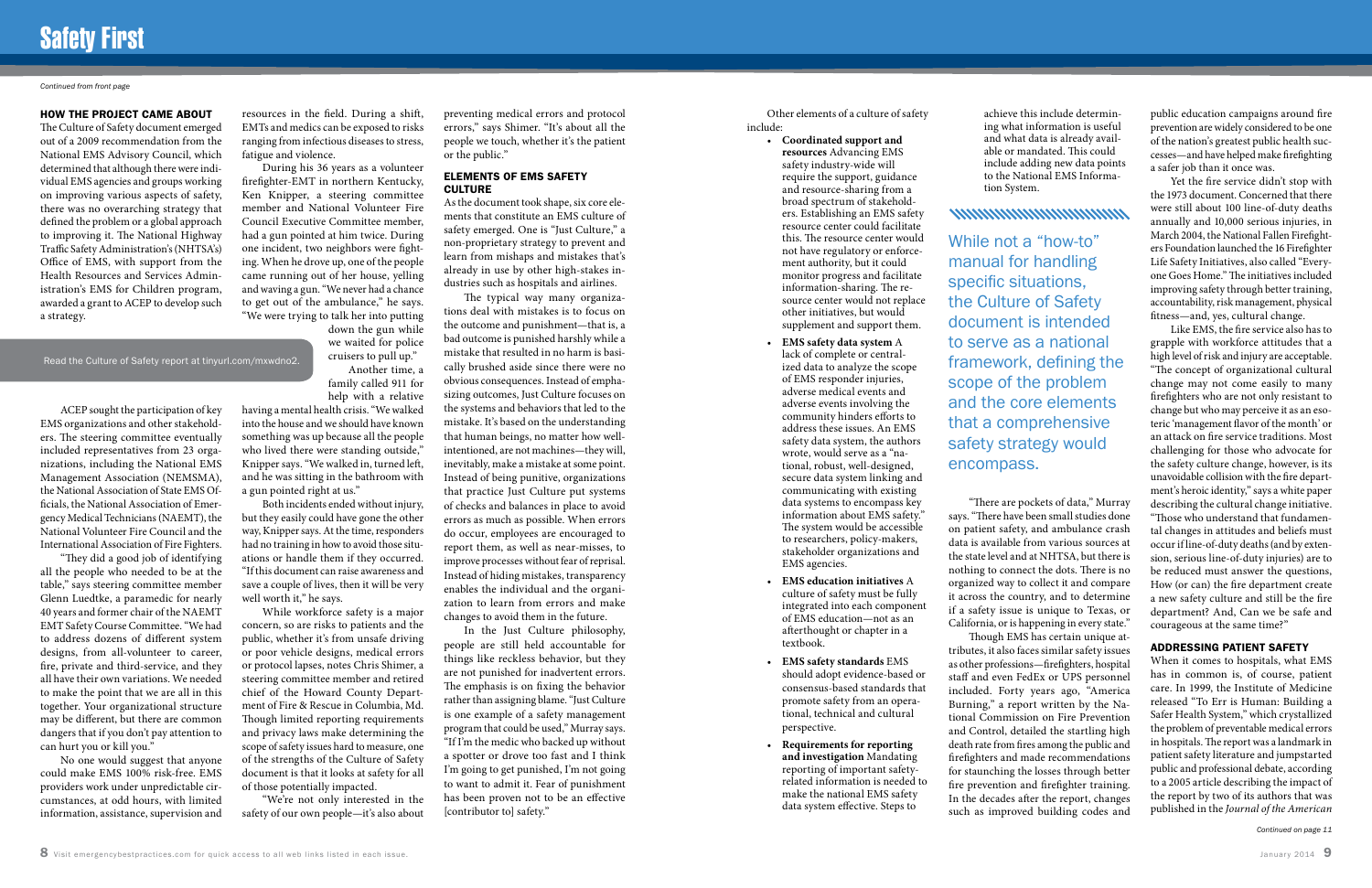*Garza interview, continued from page 7 Quality management, continued from page 3 Continued from page 9*

### *Medical Association*.

"While To Err Is Human has not yet succeeded in creating comprehensive, nationwide improvements, it has made a profound impact on attitudes and organizations. First, it has changed the way health care professionals think and talk about medical errors and injury, with few left doubting that preventable medical injuries are a serious problem," they wrote.

And the second major effect? Raising awareness and getting a wide range of stakeholders interested and committed to improving patient safety.

If the Culture of Safety document can do the same for EMS by raising awareness about safety for patients and providers alike, the project will have been a huge success, steering committee members say. "Awareness is 99% of the battle," Luedtke says. "Folks just aren't aware this is an inherently unsafe profession. They get hurt doing this, yet a lot of it is preventable."

And in providing a national framework for change, the Culture of Safety document will help to move the process along in a more coordinated, collaborative way than it would otherwise occur. "It's going to take a lot of time to change culture, but now we have some guidance," Knipper says.

Still, there are thorny questions, including that if the reporting of errors is mandatory, what should be done with the information? Where should it be housed, and who should have access to it? There's also the question of next steps. Some feel that subsequent efforts need to be more specific, going beyond a broad strategy and providing a toolkit that EMS agencies can use to make real-life improvements.

Although the document is strategic in nature and written for high-level leadership, it contains information that local EMS agencies will find valuable, says Skip Kirkwood, past president of NEMSMA and director of EMS in Durham County, N.C. "There will be places where it will become one of those binders that sit on the shelf and collect dust," Kirkwood says. "On the other hand, there will be places that will take it to heart and use it as a basis for doing good stuff."

## BP Interview **Safety First** Safety First And The Leadership Safety First Safety First And The Safety First Safety First

nity you are serious when you talk about taking care of patients, and show you can do a good job. EMS as a profession really needs to embrace the idea of being able to document that it can provide quality care.

### **Q** Why is it so challenging for agencies to make meaning of their data?

Part of it is the immaturity of the industry. For a long time, EMS was not held to the same standard as the rest of the medical community for the amount and quality of data they were expected to collect. But if EMS personnel want to be respected by the medical community, part of that is showing value. The other side of that is we don't really want to fill out these ambulance care forms or be held to collecting reliable data. You can't have it both ways. If you want to be respected, you have to show you're doing a good job.

EMS agencies are starting to realize this and are taking data collection more seriously. EMS has been somewhat forward-thinking in this with the development of NEMSIS.

Another factor is the rest of the medical community hasn't told EMS what it thinks is important. In certain parts of the medical world, you have measurable metrics. For hospitals to get reimbursed by Medicare for STEMI patients, they need to show that patients who come to the ER get aspirin and ECGs, and door to balloon time is measured. EMS can also give aspirin and do ECGs, but they're not being measured. We measure door to balloon time, but the time we should be concerned about is the time from injury to the time the artery gets opened. EMS plays a part in that.

### **Q** Any President Obama stories to relate?

The only story that jumps out in my mind is when I was in my office two months, I was summoned by the DHS chief of staff to go to the White House to be there with Secretary Napolitano to brief the president in the situation room on how H1N1 preparations were going. I was waiting to go in, and out of the corner of my eye I saw this tall figure walk down the hall. It was so uneventful I didn't realize it was the president. I shouldn't have been shocked—it was his house. The president is just like you see him in interviews: very calm, cool, collected. He asked pointed questions, very deliberatively.  $\Box$ 

### **Q** FirstPass is a new offering from FirstWatch that's getting buzz from the EMS medical director community. Why is that?

What FirstPass offers is the ability to review clinical work done by EMS providers in a timely and efficient manner. When I was a medical director, we did most things by hand. The quality improvement manager's job was to pull reports for

whatever the medical director wanted to look at and present it. But those statistics were usually at least a month old.

The benefits of FirstPass are that it pulls the data electronically, soon after it's been submitted, and puts it through an algorithm to see that the proper steps were taken. What was a very time-consuming and cumbersome process is streamlined and done almost automatically. A medical director can see what's going on in near real-time and make adjustments as needed and present that information to supervisors and providers while it's fresh in their minds. For example, with a STEMI patient, you might look to see if the patient got an ECG and how quickly, or aspirin, or how long it took on scene and to transport to the hospital.

### **Q** What are the challenges in monitoring every call?

The challenges are that there are nuances in every call. For example, with the STEMI patient, if somebody didn't give aspirin because the patient had already taken aspirin, then it gets kicked out that the responders didn't fulfill that requirement even though there's a good reason for it.

Other clinical conditions don't easily fit into an algorithm, such as cardiac arrest. In the midst of resuscitation of a cardiac arrest, there are so many different things going on that make it tough to interrogate the record to any degree of specificity. Cardiac arrest will always take a person to look through that record, which is important to do because it's a high consequence call.

There are many more resources that were not included in this article. If you'd like help learning about specific things in leadership or quality management, I'm happy to suggest resources. Drop me an e-mail at mtaigman@gmail.com.

For low acuity calls, there isn't as much impact and not as much payoff in monitoring it. If somebody calls 911 for a sprained ankle, other than an analysis of pain reduction and vital signs, there isn't a whole lot else there. You want to choose interventions to monitor that have impact, and you want your quality improvement folks to focus on those things. Those things include cardiac arrest, STEMI, stroke, trauma, pain reduction, diabetes/hypoglycemia, seizures, narcotic overdose, and you could argue for respiratory issues, such as asthma or COPD. For asthma or COPD, you could measure peak expiratory flow rate and show that the patient had improved by the time they got to the ED. For these types of calls, you want to focus on gathering good data and documenting that you had an improvement in patient condition, or at least that you met the standard of care.

### **Q** What surprised you about your experience in Washington?

One was the amount of information you need to consume daily in order to be effective. When you're a clinician, you take care of patients and dabble in some administrative stuff. But in a political appointee position, you have to be invested in a lot of procedural things in the government, such as the budget process.

You also have to think about how you message what you're doing in your office to multiple audiences—to the DHS (your boss), the White House, the congressional staff, the Office of Management and Budget. Each is a different customer, and with the OMB in particular you have to make sure you can explain why your office is a good investment.

I've only met with the president a couple of times. There is a notion that if you're appointed by him you go golfing with him, but that doesn't happen.

*— Jenifer Goodwin*

### *Endurance: Shackleton's Incredible Voyage* **by Alfred Lansing**

This page-turner is a true story of polar exploration and survival. The leadership example set by Shackleton will inspire you, as the teamwork that his leadership produces resulted in one of the most remarkable survival stories ever written.

#### ORGANIZATIONS

The Institute for Healthcare Improvement is the gold standard for leadership and performance improvement in hospitals worldwide. You can spend weeks unpacking the information on their website: ihi. org. Here are a few highlights:

- IHI's Open School provides the opportunity to learn about the science of improvement online with colleagues from all over the world.
- Held every year, IHI's National Forum hosts thousands of healthcare leaders including hospital CEOs, deans of medical schools, presidents of all the colleges of medicine like ACEP, major insurers, representatives from more than 40 countries, and a small handful of EMS leaders, all of whom gather to learn about and create massive improvement in healthcare worldwide.
- IHI's Improvement Advisor Course is a one-year course that is the equivalent of a master's degree in the science of improvement. So far only a few EMS folks have completed the program, including consultant Joe Penner; Sheri Lambeth and Jonathan Studnick, Ph.D., from MEDIC in Charlotte, N.C.; Dave Williams, Ph.D.; and yours truly.

The Agency for Healthcare Research and Quality has a website that's jampacked with resources and information: ahrq.gov. You can sign up for their free Research Activities Newsletter, a great resource for what's happening in all areas of healthcare quality, at tinyurl.com/ mv6x997.

# JOURNALS

*American Journal of Medical Quality*: ajm.sagepub.com/content/current. *Journal for Healthcare Quality*: tinyurl. com/6d7x9e9.

### COLLEGES

The strongest program in quality improvement is the Deming Scholars MBA at the Fordham Graduate School of Business in New York. Visit tinyurl.com/mj8ebes. For EMS graduate education, I recommend the Emergency Health Services program at the University of Maryland Baltimore County. (In the spirit of full disclosure, I teach here.) For information, visit tinyurl.com/m8ja4ky.

### AWARD PROGRAMS

The Baldrige Performance Excellence Program is the nation's highest award for performance improvement/excellence: nist.gov/baldrige/. Most states have a state level version of this award; EMS systems in Florida, Oklahoma and California have been winners of state level awards.

### PUBLISH YOUR WORK

One of the hallmarks of a true profession and a true professional is a growing body of knowledge. In medicine, research is published in peer-reviewed journals based on standards. Quality improvement projects can also be published in peer-reviewed journals as long as they follow the Standards for Quality Improvement Reporting Excellence (SQUIRE) guidelines. Visit squire-statement.org/ guidelines for information.

*Mike Taigman is the general manager for AMR's Ventura County and Gold Coast operations. He's also part of the national leadership team for Caring for Maria, AMR's national performance improvement collaborative.*